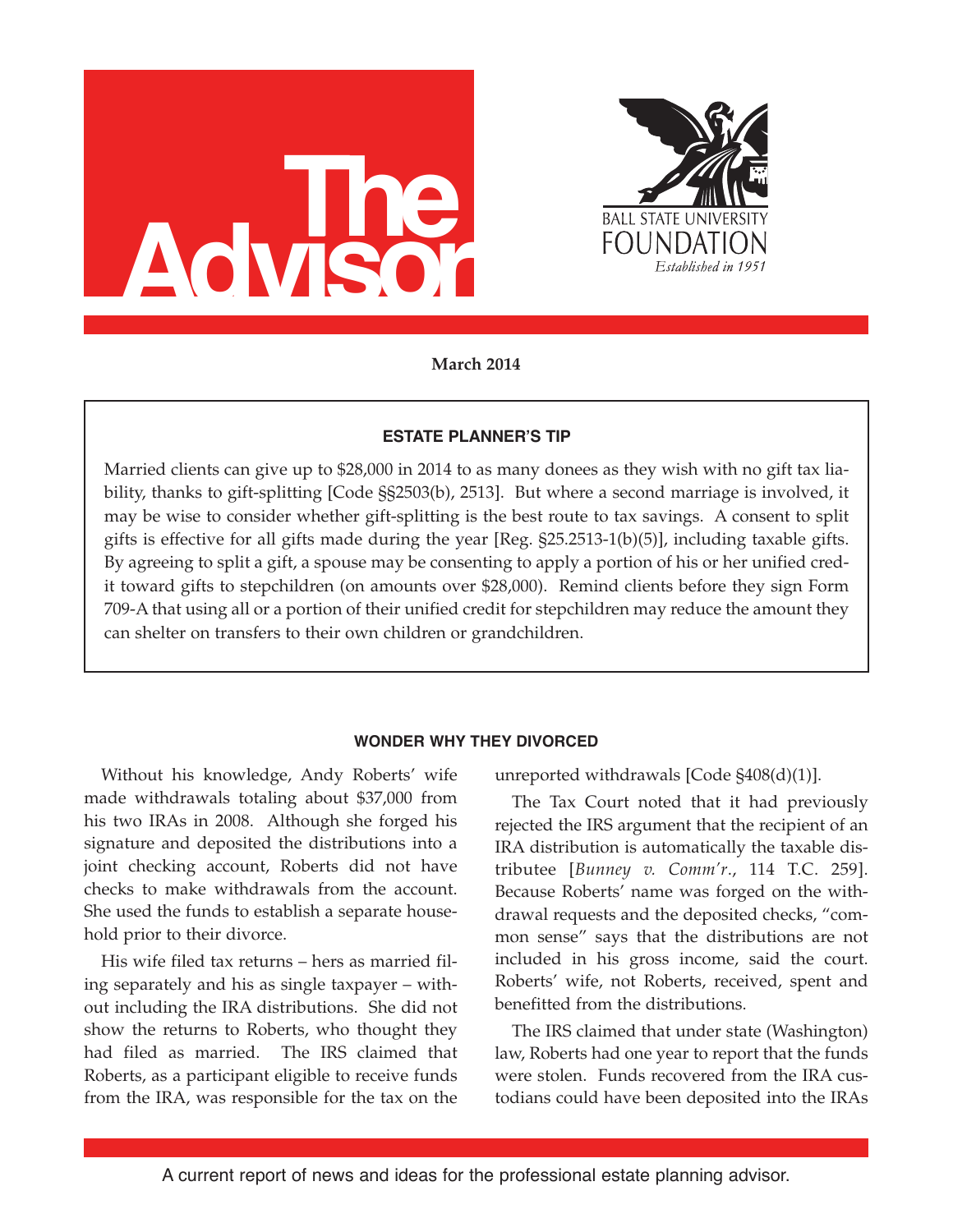as a tax-free rollover. Instead, the unauthorized withdrawals were included in the couple's divorce settlement. Nevertheless, said the court, Roberts was not the payee within the meaning of Code §408(d)(1) and therefore did not fail to report income from the IRAs (*Roberts v. Comm'r*., 141 T.C. 19).

#### **SETTLORS HAVE LOFTY GOALS**

Robert Fry and William Smith purchased an antique aircraft, originally built in Venango County, Pennsylvania. They donated it as a constructive trust to the DeBence Museum, with the goal of maintaining the plane in flying condition and keeping it in Venango County. After several years of improper storage, the plane had deteriorated and one of the settlors "kidnapped" it back.

Fry and Smith contacted Golden Age Air Museum, some distance from Venango County, which agreed to restore the plane. EAA, an aircraft enthusiasts' club in Venango County, sought to apply cy pres to become the new trustee of the plane. They said they would display the aircraft, but could not keep it in flying condition. The trial court was faced with choosing whether it was more important to keep the plane in Venango County or keep it airworthy. The court chose to name Golden Age Museum as the successor trustee.

The Superior Court of Pennsylvania agreed. In most cy pres situations, the settlor is deceased and the court is asked to determine intent from trust language and circumstantial evidence.

#### **PHILANTHROPY PUZZLER**

Lydia planned to leave stock and other assets worth \$7 million to her two nieces – her only living relatives. She would leave the residue of her estate – \$2.5 million – to several charities. Lydia's attorney figured the estate tax would be about \$664,000 after the charitable deduction. Does it make any difference from a tax standpoint how the estate tax burden is allocated?

Here, however, one of the settlors repeatedly stated that his desire was to keep the plane flying, noting that simply displaying the plane would make it just "a piece of equipment." That intent superseded the secondary intent of keeping the plane in Venango County, said the court (*Fry v. Oil Region Music Preservation Museum*, No. 1301 WDA 2012).

## **TESTATOR HAD TESTAMENTARY CAPACITY, DESPITE "MILD" DEMENTIA**

After her husband died, Phyllis Agan established a revocable living trust, naming her siblings and a niece and nephew as beneficiaries. In various amendments between 1996 and 2005, Agan eliminated her brother as a beneficiary and added bequests to local charities. In May 2005, Agan contacted her attorney about additional changes.

In August 2005, Agan asked her longtime friend and neighbor for suggestions for charities. He provided a list, some of which she added to her trust. The neighbor convinced Agan not to exclude her family entirely. In November 2005, Agan signed an amendment that made additional charitable bequests in amounts ranging from \$100,000 to \$150,000. Her estate at her death in 2008 was valued at more than \$8 million.

Agan's sister, niece and nephew filed suit, claimingAgan lacked testamentary capacity and that the 2005 amendment was the result of undue influence. The court found sufficient evidence of "suspicious circumstances" to shift the burden of proof to the charities that the trust amendment was not the product of undue influence. The jury heard from a mental health expert and people who had interacted with Agan on a regular basis in the years prior to her death. The jury found Agan had the testamentary capacity to execute the trust amendment and was not subject to undue influence.

The Supreme Court of Vermont agreed, noting that Agan's longtime attorney had no question about her ability to understand what she was doing. Agan understood the "natural objects of her bounty," was active and interested in the town where she had lived for more than 60 years and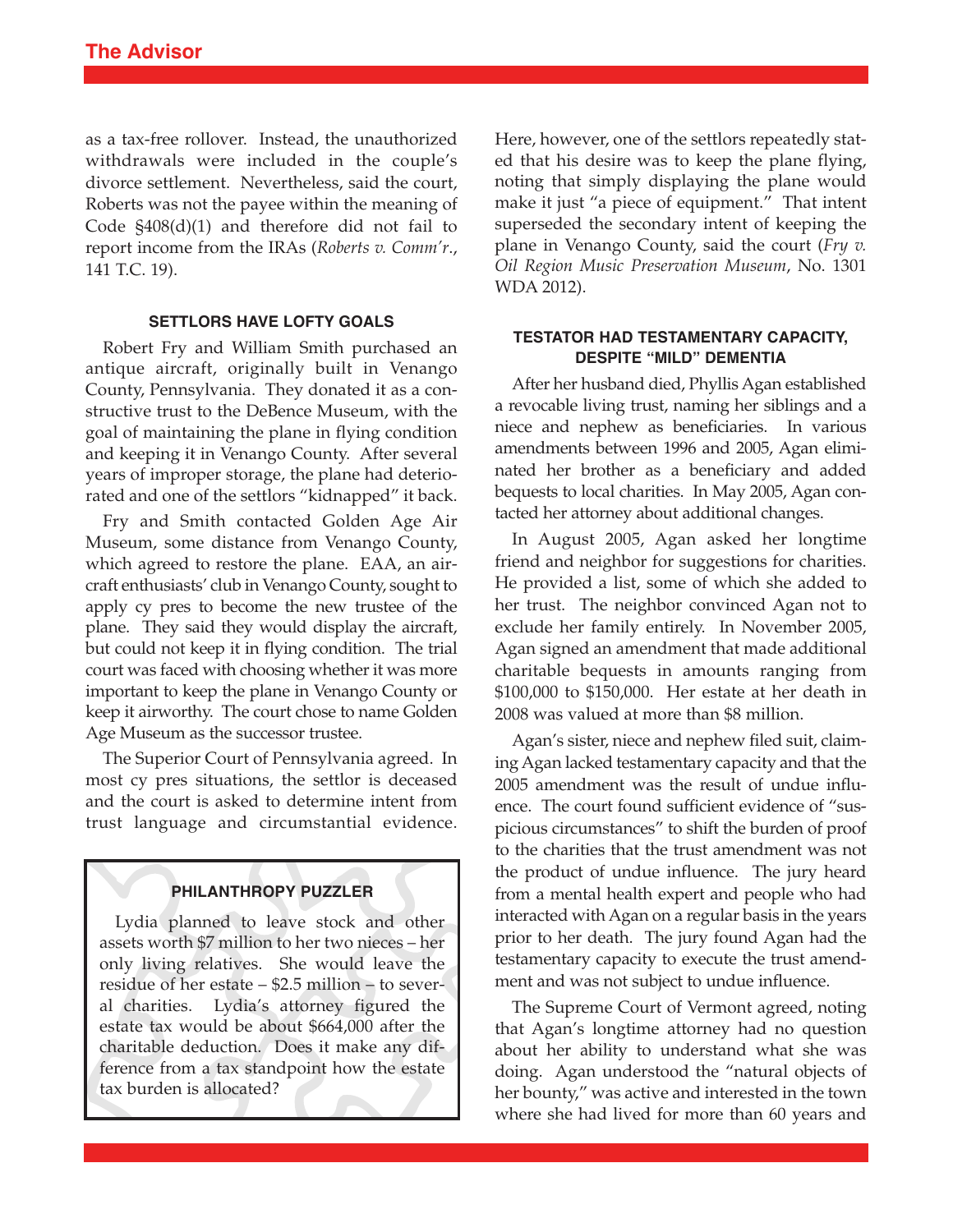made the final decision as to beneficiaries and the amounts they were to receive. The court found no abuse of discretion by the lower court (*Curran v. Bldg. Fund, et al*., 2013 VT 118).

# **PARTING MAY BE SWEET SORROW**

A donor creates a charitable remainder trust, funding it with appreciated securities that are sold and the proceeds reinvested. The trust pays no capital gains tax on the sale, although the capital gains may be distributed to the beneficiary under the four-tier system [Code. §§664(b)(1) and (2)].

But how much capital gain is realized when the income beneficiary and the charitable remainderman sell their respective interests to a third party, splitting the proceeds according to the actuarial values? According to the Treasury Department, some taxable beneficiaries have taken the position that their basis is the value of the new assets acquired by the charitable remainder trust, rather than the grantor's basis in assets contributed to the trust. The IRS received three comments from a 2009 notice designating this arrangement as a "transaction of interest." The commentators and Treasury agreed that a taxable beneficiary of a charitable remainder trust should not benefit from a basis step-up attributable to gains realized by a tax-exempt trust.

In recently released proposed regulations, a special rule is provided, making the income beneficiary's basis a prorated portion of the charitable remainder trust's adjusted uniform basis reduced by a prorated portion of (1) the amount of undistributed net ordinary income plus (2) the amount of undistributed net capital gain assignable to the interest. For example:

The grantor contributes stock worth \$100, basis of \$10, to a unitrust. The unitrust sells and uses the \$100 sale proceeds to purchase other stock, which is later sold for \$110. At a later date, when the value of the trust's assets is \$150 and there is no undistributed net ordinary income, the grantor and charity sell their interests to a third party. The grantor receives \$100 (66.7%) for the income interest and charity receives \$50 (33.3%) for the remainder interest. The grantor's gain on the sale is determined under Code §1001(a). The unitrust's adjusted basis is \$110. The grantor's 66.7% actuarial share of the unitrust's basis (\$73.37) is reduced by the applying the same factors to the sum of the unitrust's \$0 of undistributed net ordinary income and its \$100 of undistributed net capital gains. The grantor then subtracts 66.7% of \$100, for an adjusted basis of \$6.67 (\$73.37 - \$66.70).

An example is also provided for an annuity trust (NPRM REG-154890-03).

#### **ADDING TEARS TO FOUR TIERS**

The four-tier system sounds so easy. Under Reg. §1.664-1(d)(1), annuity or unitrust amounts paid to a beneficiary are characterized as either (1) ordinary income, (2) capital gains, (3) other income or (4) tax-free return of corpus. Within the capital gains tier, there can be net short- or long-term gains, as well as gains taxed at 25% (recapture) or 28% (collectibles).

The latest addition to the four-tier system is the net investment income tax (NII), added as part of the Affordable Care Act. Taxpayers with adjusted gross income over \$200,000 (single filers) or \$250,000 (joint filers) are subject to an additional 3.8% tax on interest, dividends, capital gains, rents, royalties, nonqualified annuities, income from businesses that are passive activities and income from trading financial instruments or commodities [Code §1411].

(*continued on back page*)

## **PUZZLER SOLUTION**

In most states, if a will is silent on the allocation of estate taxes, the full amount will be paid from the residue, thereby reducing the charitable bequest and deduction (Rev. Rul. 77-202, 1977-2 C.B. 287). If Lydia allocates the tax to the taxable bequests, the nieces will each receive \$3,168,000, with charity receiving the full \$2.5 million. If the will is silent, the taxes will be paid from the residue, which will then reduce the amount passing to charity, in turn causing the charitable deduction to be reduced, creating a vicious circle.